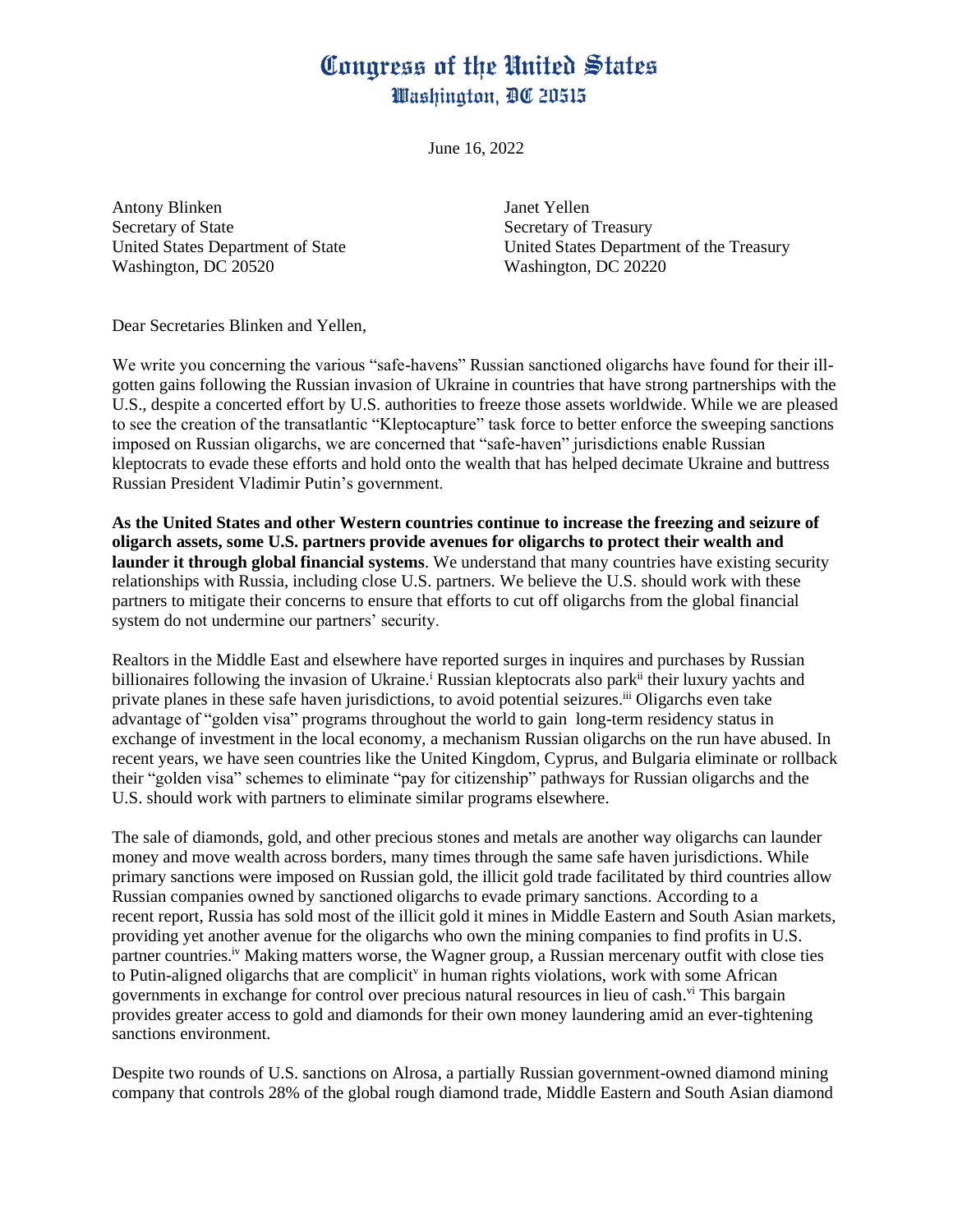importers continue to purchase Russian rough diamonds from the company.<sup>vii</sup> After receiving rough diamonds, they are often traded multiple times and polished in these third countries and then resold as the third country's product. This lack of traceability in the industry has created an enforcement challenge that could transform the diamond trade into a channel for bypassing US, UK, and EU sanctions.

**We applaud the administration for moving swiftly to sanction these oligarchs and their business interests, but there are major loopholes in our ability to freeze these assets and are concerned our partners are aiding the oligarchs' abilities to hide their wealth.** Below are actions the administration should consider to close these loopholes and signal to our allies that we cannot tolerate the enablement of Putin's cronies:

- Mandate the Financial Crimes Enforcement Network (FinCEN) to publish an advisory urging financial institutions to exercise heightened due diligence on financial flows to/from jurisdictions that reportedly help sanctioned Russian oligarchs lauder their ill-gotten gains through international financial systems, including a focus on, but not limited to the precious metal and real estate sectors, and any other assets that the uber-rich use to hide their wealth.
- Exert pressure in the Kimberley Process, an international consortium of governments to remove "blood diamonds" from the market by suspending trading of Russian diamonds and employ bilateral pressure on jurisdictions that help launder Russian rough diamonds. Work with industry to accelerate traceability mechanisms and consider an Executive order prohibiting the dealing in any polished diamonds of Russian origin.
- Publish as complete a list as possible of sanctioned Russian oligarchs' assets, including shell companies, trusts, family funds, hedge funds, and other assets. Without this, real estate agents, financiers, lawyers, companies, banks and other parties in safe havens have plausible deniability to continue facilitating transactions with sanctioned oligarchs.
- Work with allies and partners to phase-out and ultimately remove "golden visa" programs.
- Consider the imposition of secondary sanctions on individuals or entities facilitating significant transactions on behalf of Russian sanctioned persons (SDN's), including oligarchs.

We look forward to working with you to address these issues.

Respectfully,

P. Kenting

Tom Malinowski Adam Kinzinger William R. Keating Member of Congress Member of Congress Member of Congress

Brian Fitzgatuel

Brian Fitzpatrick John Curtis

Member of Congress Member of Congress